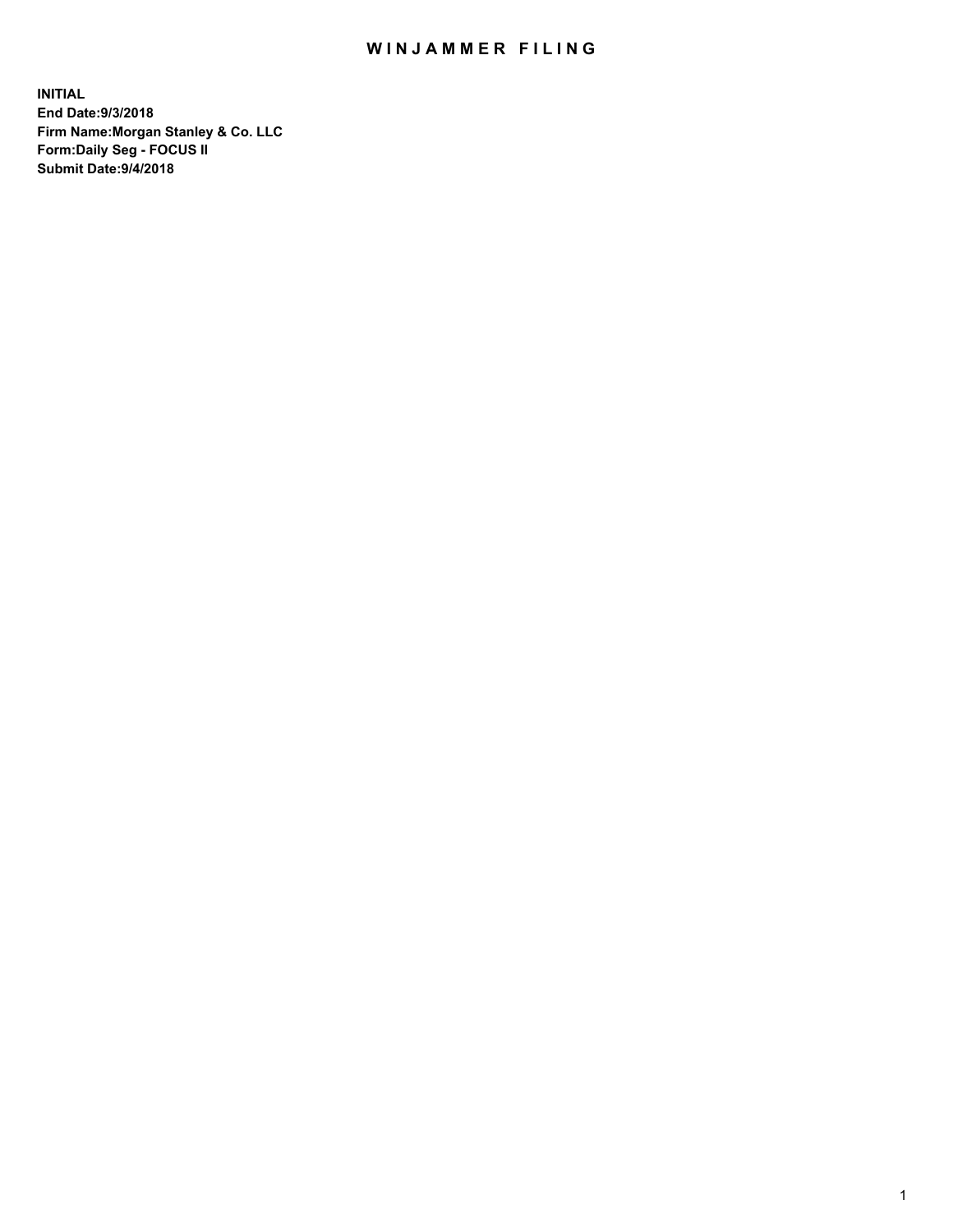**INITIAL End Date:9/3/2018 Firm Name:Morgan Stanley & Co. LLC Form:Daily Seg - FOCUS II Submit Date:9/4/2018 Daily Segregation - Cover Page**

| Name of Company                                                                                                                                                                                                                                                                                                                | Morgan Stanley & Co. LLC                                    |
|--------------------------------------------------------------------------------------------------------------------------------------------------------------------------------------------------------------------------------------------------------------------------------------------------------------------------------|-------------------------------------------------------------|
| <b>Contact Name</b>                                                                                                                                                                                                                                                                                                            | <b>Ikram Shah</b>                                           |
| <b>Contact Phone Number</b>                                                                                                                                                                                                                                                                                                    | 212-276-0963                                                |
| <b>Contact Email Address</b>                                                                                                                                                                                                                                                                                                   | Ikram.shah@morganstanley.com                                |
| FCM's Customer Segregated Funds Residual Interest Target (choose one):<br>a. Minimum dollar amount: ; or<br>b. Minimum percentage of customer segregated funds required:% ; or<br>c. Dollar amount range between: and; or<br>d. Percentage range of customer segregated funds required between:% and%.                         | 280,000,000<br><u>0</u><br>0 <sub>0</sub><br>00             |
| FCM's Customer Secured Amount Funds Residual Interest Target (choose one):<br>a. Minimum dollar amount: ; or<br>b. Minimum percentage of customer secured funds required:% ; or<br>c. Dollar amount range between: and; or<br>d. Percentage range of customer secured funds required between:% and%.                           | 140,000,000<br><u>0</u><br>0 <sub>0</sub><br>0 <sub>0</sub> |
| FCM's Cleared Swaps Customer Collateral Residual Interest Target (choose one):<br>a. Minimum dollar amount: ; or<br>b. Minimum percentage of cleared swaps customer collateral required:% ; or<br>c. Dollar amount range between: and; or<br>d. Percentage range of cleared swaps customer collateral required between:% and%. | 92,000,000<br><u>0</u><br>0 Q<br>0 <sub>0</sub>             |

Attach supporting documents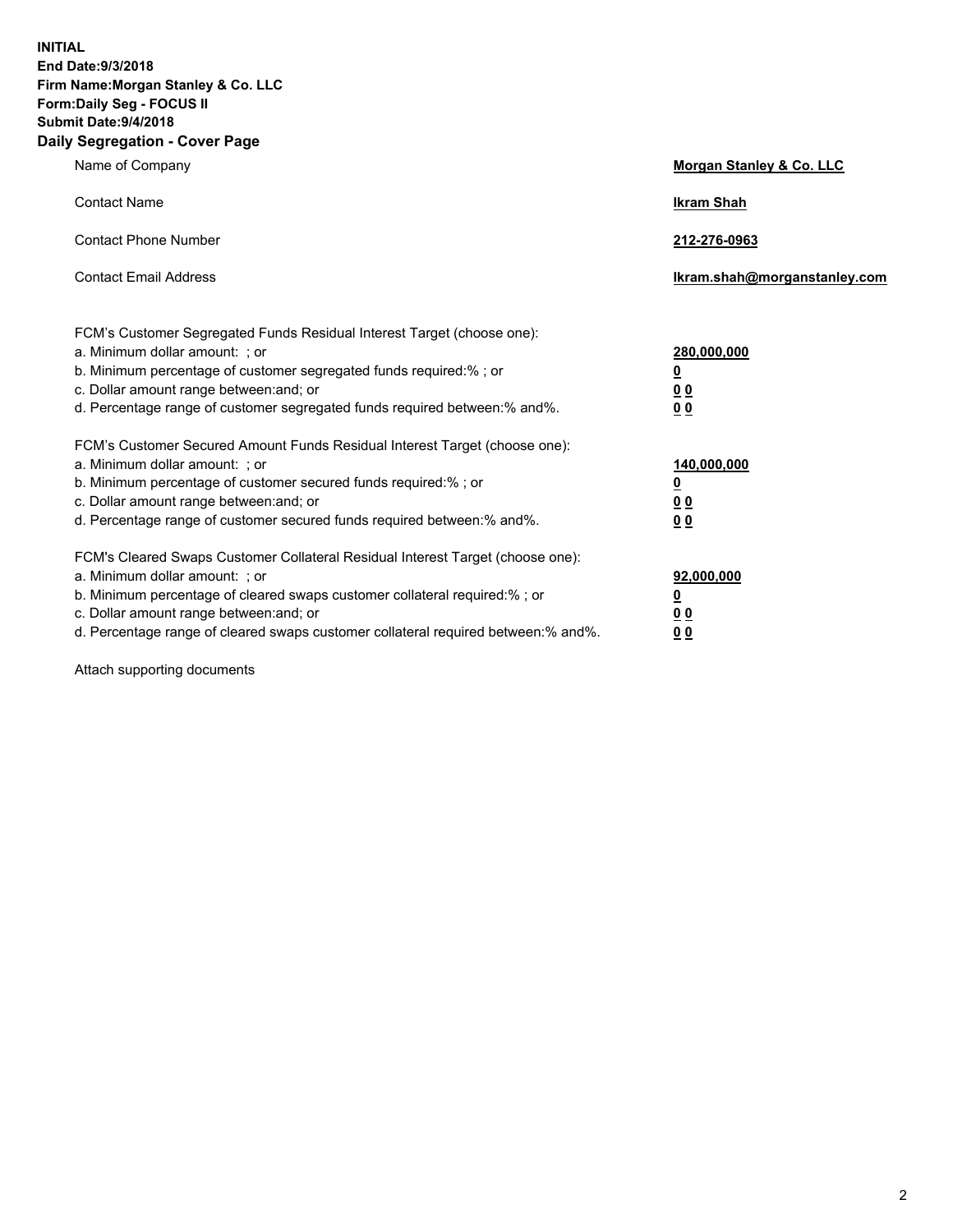## **INITIAL End Date:9/3/2018 Firm Name:Morgan Stanley & Co. LLC Form:Daily Seg - FOCUS II Submit Date:9/4/2018 Daily Segregation - Secured Amounts** Foreign Futures and Foreign Options Secured Amounts Amount required to be set aside pursuant to law, rule or regulation of a foreign government or a rule of a self-regulatory organization authorized thereunder 1. Net ledger balance - Foreign Futures and Foreign Option Trading - All Customers A. Cash **3,230,676,172** [7315] B. Securities (at market) **2,335,667,363** [7317] 2. Net unrealized profit (loss) in open futures contracts traded on a foreign board of trade **-330,951,283** [7325] 3. Exchange traded options a. Market value of open option contracts purchased on a foreign board of trade **31,367,748** [7335] b. Market value of open contracts granted (sold) on a foreign board of trade **-28,101,387** [7337] 4. Net equity (deficit) (add lines 1. 2. and 3.) **5,238,658,613** [7345] 5. Account liquidating to a deficit and account with a debit balances - gross amount **345,340,798** [7351] Less: amount offset by customer owned securities **-344,487,686** [7352] **853,112** [7354] 6. Amount required to be set aside as the secured amount - Net Liquidating Equity Method (add lines 4 and 5) 7. Greater of amount required to be set aside pursuant to foreign jurisdiction (above) or line 6. FUNDS DEPOSITED IN SEPARATE REGULATION 30.7 ACCOUNTS 1. Cash in banks A. Banks located in the United States **592,130,605** [7500] B. Other banks qualified under Regulation 30.7 **630,048,994** [7520] **1,222,179,599** 2. Securities A. In safekeeping with banks located in the United States **57,575,011** [7540] B. In safekeeping with other banks qualified under Regulation 30.7 **0** [7560] **57,575,011** [7570]

### 3. Equities with registered futures commission merchants

- 
- B. Securities **0** [7590]
- C. Unrealized gain (loss) on open futures contracts **1,935,028** [7600]
- D. Value of long option contracts **0** [7610]
- E. Value of short option contracts **0** [7615] **8,123,424** [7620]
- 4. Amounts held by clearing organizations of foreign boards of trade

#### A. Cash **0** [7640]

- B. Securities **0** [7650]
- C. Amount due to (from) clearing organization daily variation **0** [7660]
- D. Value of long option contracts **0** [7670]
- E. Value of short option contracts **0** [7675] **0** [7680]
- 5. Amounts held by members of foreign boards of trade
	-
	-
	- C. Unrealized gain (loss) on open futures contracts **-332,886,311** [7720]
	- D. Value of long option contracts **31,367,748** [7730]
	-
- 6. Amounts with other depositories designated by a foreign board of trade **0** [7760]
- 7. Segregated funds on hand **0** [7765]
- 8. Total funds in separate section 30.7 accounts **5,490,435,725** [7770]
- 9. Excess (deficiency) Set Aside for Secured Amount (subtract line 7 Secured Statement Page 1 from Line 8)
- 10. Management Target Amount for Excess funds in separate section 30.7 accounts **140,000,000** [7780]
- 11. Excess (deficiency) funds in separate 30.7 accounts over (under) Management Target **110,924,000** [7785]

**0** [7305]

**5,239,511,725** [7355]

## **5,239,511,725** [7360]

[7530]

A. Cash **6,188,396** [7580]

 A. Cash **2,254,085,288** [7700] B. Securities **2,278,092,353** [7710] E. Value of short option contracts **-28,101,387** [7735] **4,202,557,691** [7740] **250,924,000** [7380]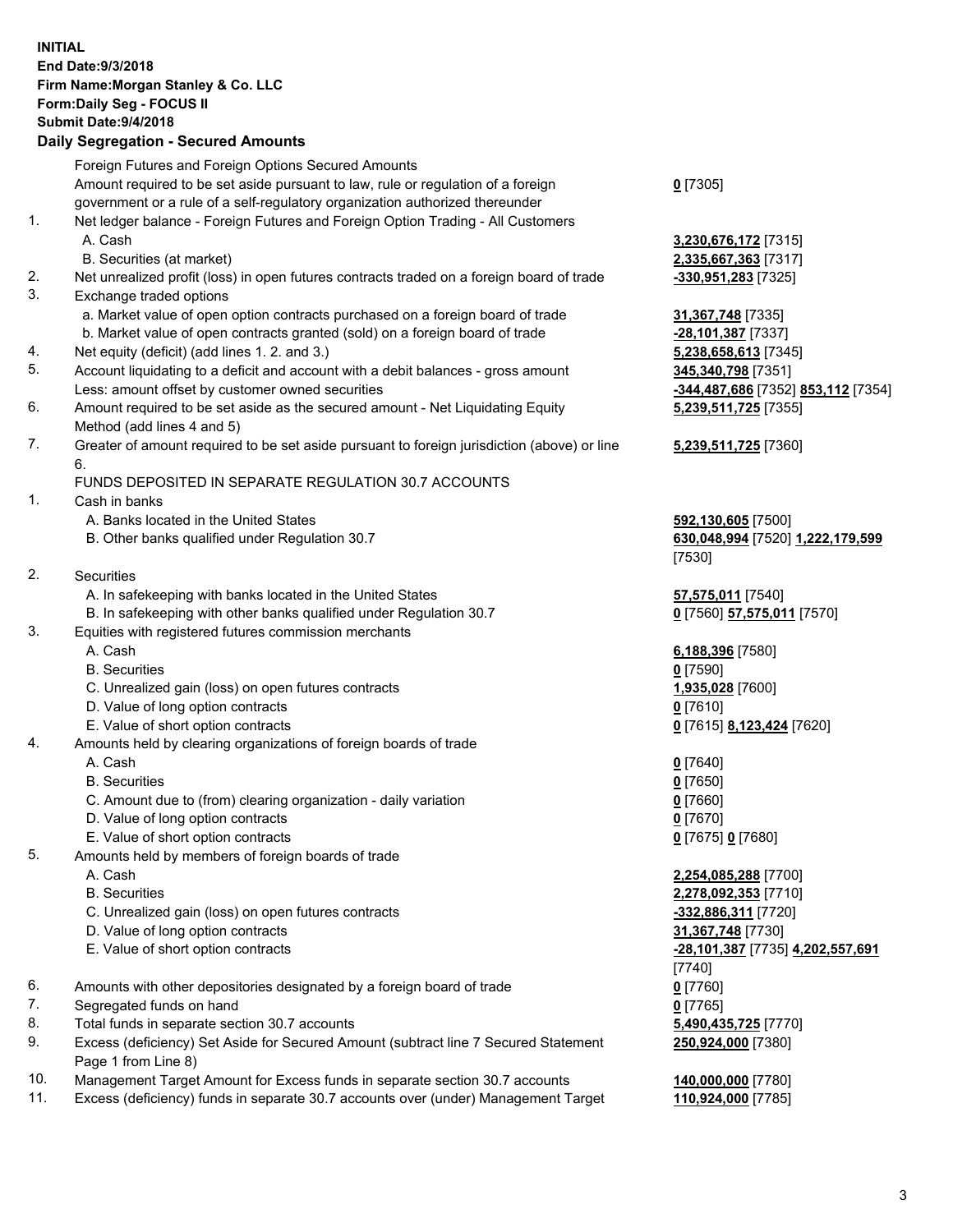|     | <b>INITIAL</b>                                                                                 |                                                 |
|-----|------------------------------------------------------------------------------------------------|-------------------------------------------------|
|     | End Date: 9/3/2018                                                                             |                                                 |
|     | Firm Name: Morgan Stanley & Co. LLC                                                            |                                                 |
|     | Form: Daily Seg - FOCUS II                                                                     |                                                 |
|     | <b>Submit Date: 9/4/2018</b>                                                                   |                                                 |
|     | Daily Segregation - Segregation Statement                                                      |                                                 |
|     |                                                                                                |                                                 |
|     | SEGREGATION REQUIREMENTS(Section 4d(2) of the CEAct)                                           |                                                 |
| 1.  | Net ledger balance                                                                             |                                                 |
|     | A. Cash                                                                                        | 10,793,903,083 [7010]                           |
|     | B. Securities (at market)                                                                      | 5,749,309,669 [7020]                            |
| 2.  | Net unrealized profit (loss) in open futures contracts traded on a contract market             | 158,190,950 [7030]                              |
| 3.  | Exchange traded options                                                                        |                                                 |
|     | A. Add market value of open option contracts purchased on a contract market                    | 379,216,604 [7032]                              |
|     | B. Deduct market value of open option contracts granted (sold) on a contract market            | -423,462,778 [7033]                             |
| 4.  | Net equity (deficit) (add lines 1, 2 and 3)                                                    | 16,657,157,528 [7040]                           |
| 5.  | Accounts liquidating to a deficit and accounts with                                            |                                                 |
|     | debit balances - gross amount                                                                  | 181,323,097 [7045]                              |
|     | Less: amount offset by customer securities                                                     | <mark>-180,924,137</mark> [7047] 398,960 [7050] |
| 6.  | Amount required to be segregated (add lines 4 and 5)                                           | 16,657,556,488 [7060]                           |
|     | FUNDS IN SEGREGATED ACCOUNTS                                                                   |                                                 |
| 7.  | Deposited in segregated funds bank accounts                                                    |                                                 |
|     | A. Cash                                                                                        | 4,883,658,228 [7070]                            |
|     | B. Securities representing investments of customers' funds (at market)                         | $0$ [7080]                                      |
|     | C. Securities held for particular customers or option customers in lieu of cash (at<br>market) | 536,468,168 [7090]                              |
| 8.  | Margins on deposit with derivatives clearing organizations of contract markets                 |                                                 |
|     | A. Cash                                                                                        | 6,380,332,888 [7100]                            |
|     | B. Securities representing investments of customers' funds (at market)                         | $0$ [7110]                                      |
|     | C. Securities held for particular customers or option customers in lieu of cash (at            | 5,212,841,501 [7120]                            |
|     | market)                                                                                        |                                                 |
| 9.  | Net settlement from (to) derivatives clearing organizations of contract markets                | 17,498,142 <sub>[7130]</sub>                    |
| 10. | Exchange traded options                                                                        |                                                 |
|     | A. Value of open long option contracts                                                         | 379,216,604 [7132]                              |
|     | B. Value of open short option contracts                                                        | -423,462,778 [7133]                             |
| 11. | Net equities with other FCMs                                                                   |                                                 |
|     | A. Net liquidating equity                                                                      | 5,835,238 [7140]                                |
|     | B. Securities representing investments of customers' funds (at market)                         | 0 [7160]                                        |
|     | C. Securities held for particular customers or option customers in lieu of cash (at            | $0$ [7170]                                      |
|     | market)                                                                                        |                                                 |
| 12. | Segregated funds on hand                                                                       | $0$ [7150]                                      |
| 13. | Total amount in segregation (add lines 7 through 12)                                           | 16,992,387,991 [7180]                           |
| 14. | Excess (deficiency) funds in segregation (subtract line 6 from line 13)                        | 334,831,503 [7190]                              |
| 15. | Management Target Amount for Excess funds in segregation                                       | 280,000,000 [7194]                              |

16. Excess (deficiency) funds in segregation over (under) Management Target Amount Excess

**54,831,503** [7198]